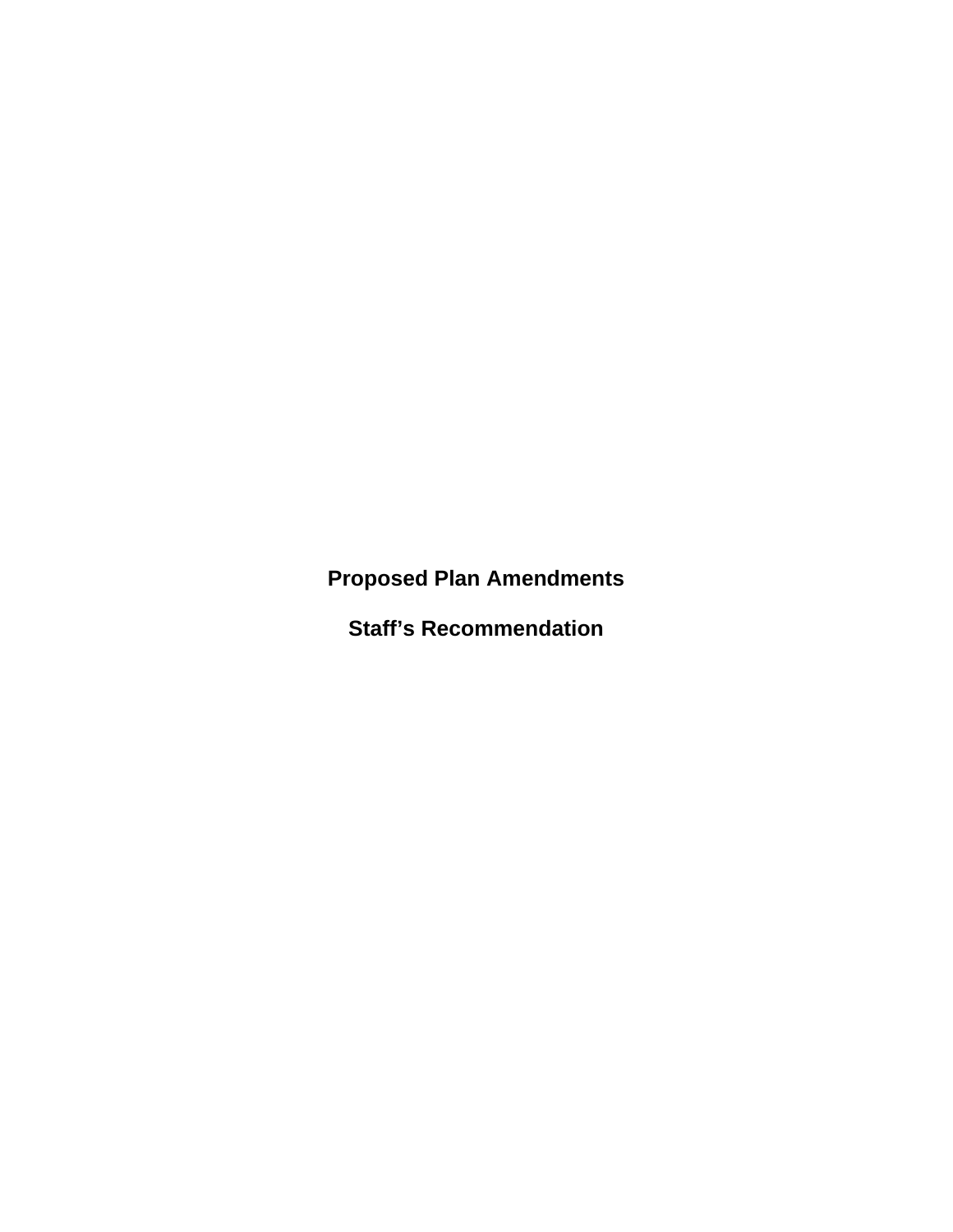The following Table 1-3 contains a summary of the proposed new regional and local control measures and expected VOC and NOx emission reductions for the Sacramento nonattainment area for the 2018 attainment demonstration year. Emission benefits from these new committal measures are estimated to provide reductions of 3 tons per day of VOC and 3 tons per day of NOx in 2018. Some of these new local measures will be adopted by the end of 2008, and emission benefits from just these adopted new measures are estimated to provide reductions of 1 ton per day of VOC in 2018.

| <b>Control Measure Name</b>                   | <b>2018 Emission Reductions</b><br>(TPD) |                 |
|-----------------------------------------------|------------------------------------------|-----------------|
|                                               | <b>VOC</b>                               | NO <sub>x</sub> |
| <b>Regional Non-regulatory Measures</b>       |                                          |                 |
| Regional Mobile Incentive Program - On-road   | < 0.1                                    | 0.9             |
| Regional Mobile Incentive Program - Off-road  | < 0.1                                    | < 0.1           |
| Spare The Air Program                         | < 0.1                                    | < 0.1           |
| <b>SACOG Transportation Control Measures</b>  |                                          |                 |
| Urban Forest Development Program              | $0 - 0.2$                                |                 |
| <b>Total Regional Non-regulatory Measures</b> | 0.1                                      | 0.9             |
|                                               |                                          |                 |
| <b>Local Regulatory Measures</b>              |                                          |                 |
| <b>Indirect Source Rule - Operational</b>     | $0 - 0.1$                                | $0 - 0.1$       |
| <b>Architectural Coating</b>                  | 1.5                                      |                 |
| <b>Automotive Refinishing</b>                 | 0.2                                      |                 |
| Degreasing/Solvent Cleaning                   | 1.4                                      |                 |
| <b>Graphic Arts</b>                           | na                                       |                 |
| Miscellaneous Metal Parts and Products        | < 0.1                                    |                 |
| Natural Gas Production and Processing         | 0.1                                      |                 |
| Boilers, Steam Generator, and Process Heaters |                                          | 0.2             |
| <b>IC Engines</b>                             |                                          | 0.0             |
| Large Water Heaters and Small Boilers         |                                          | 0.9             |
| <b>Total Local Regulatory Measures</b>        | 3.2                                      | 1.2             |
|                                               |                                          |                 |
| <b>Total Reductions*</b>                      | 3.4                                      | 2.2             |

| Table 1-3                                                          |
|--------------------------------------------------------------------|
| <b>Summary of New Regional and Local Proposed Control Measures</b> |
| Sacramento Nonattainment Area                                      |

Notes: Numbers are truncated to one decimal place. na = not available

\*Total reductions are summed from untruncated values. See summary table in Appendix C – Proposed Control Measures.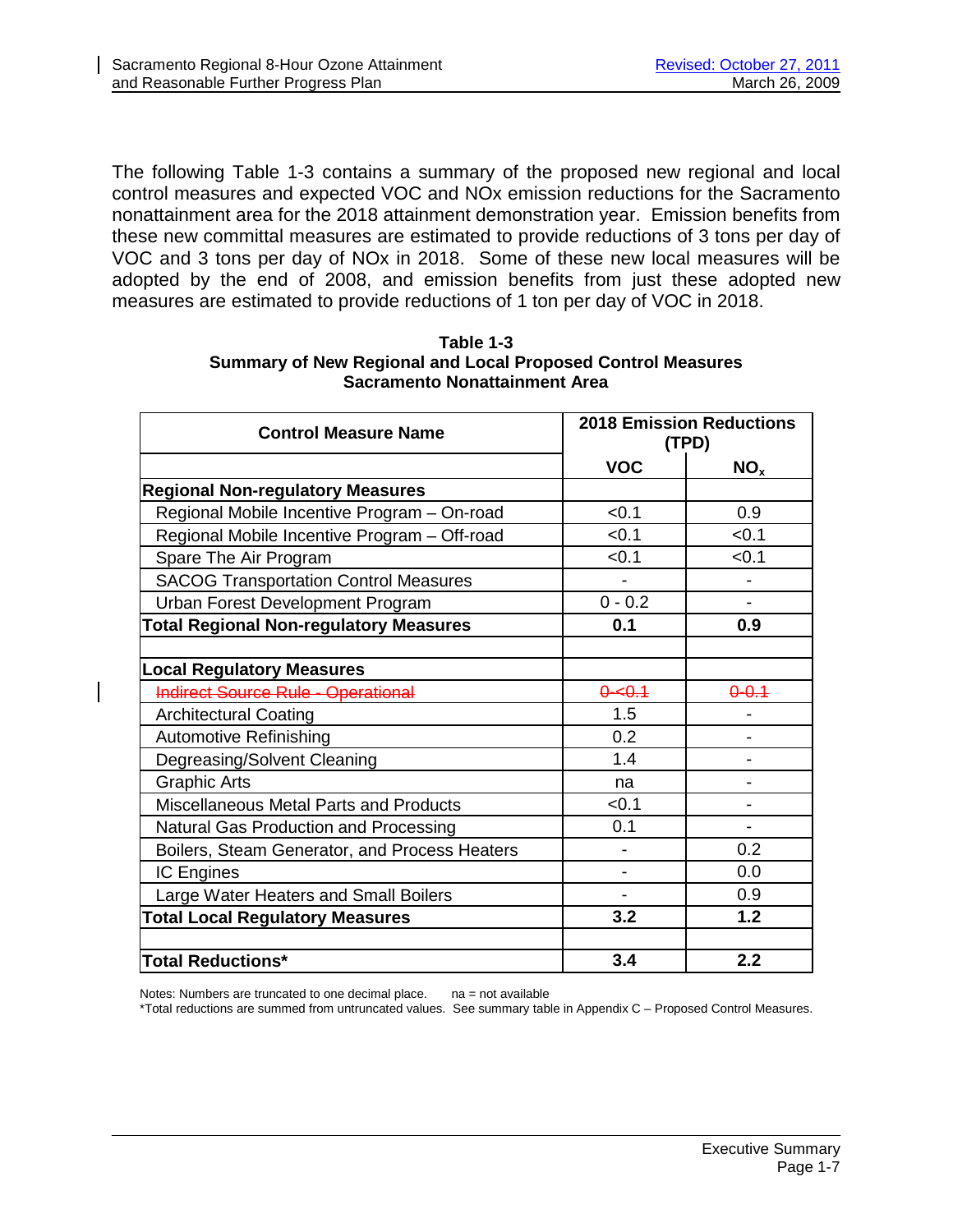the implementation date needed, or achievement of the emission reductions by that date is not cost-effective or technologically feasible because of local circumstances.

# **7.6 SIP Emission Reduction Tracking**

For purposes of tracking progress in emission reductions, the baseline emissions for the year 2002 and for milestone years in this plan will be used, regardless of any subsequent new inventory information that reflects more recent knowledge. This is to ensure that the same "currency" is used in measuring progress as was used in designing the ozone attainment and RFP plan. This will provide a fair and equitable measurement of progress.

# **7.7 Non-regulatory Control Measures**

The non-regulatory control measures proposed in this 8-hour ozone plan are regional programs that will achieve emission reductions throughout the Sacramento nonattainment area. The following non-regulatory measures are proposed:

- Mobile Source Incentive Measures On-road and Off-road
- Spare The Air Program
- SACOG Transportation Control Measures
- Urban Forest Development Program

# **7.8 Mobile Source Incentive Measures**

Mobile sources such as trucks, automobiles, trains, boats, construction and farm equipment are by far the largest sources of ozone precursors in the Sacramento nonattainment area. Included under this major source category are all non-stationary sources from lawn mowers to jumbo jets. The air districts do not have authority to directly regulate mobile source emissions through emission standards; however, the air district incentive programs (and indirect source rules) may complement state and federal regulatory efforts in reducing mobile source emissions. These regional mobile source incentive measures are implemented in all or parts of the Sacramento nonattainment area by the air districts.

The estimated emission reductions from the proposed regional mobile incentive measures are summarized, followed by descriptions of the individual on-road mobile and off-road mobile control measures. Because many of the incentive measures in the mobile source categories target the same vehicles or engines, it is difficult to predict in advance what portion of the benefits should be assigned to each of the individual strategies. Therefore, the benefits from the collection of measures have been estimated, and all or any portion of the measures may be implemented to achieve those benefits. Some measures noted may likewise not be implemented if cost effective reductions are not available. However, for purposes of transportation conformity, an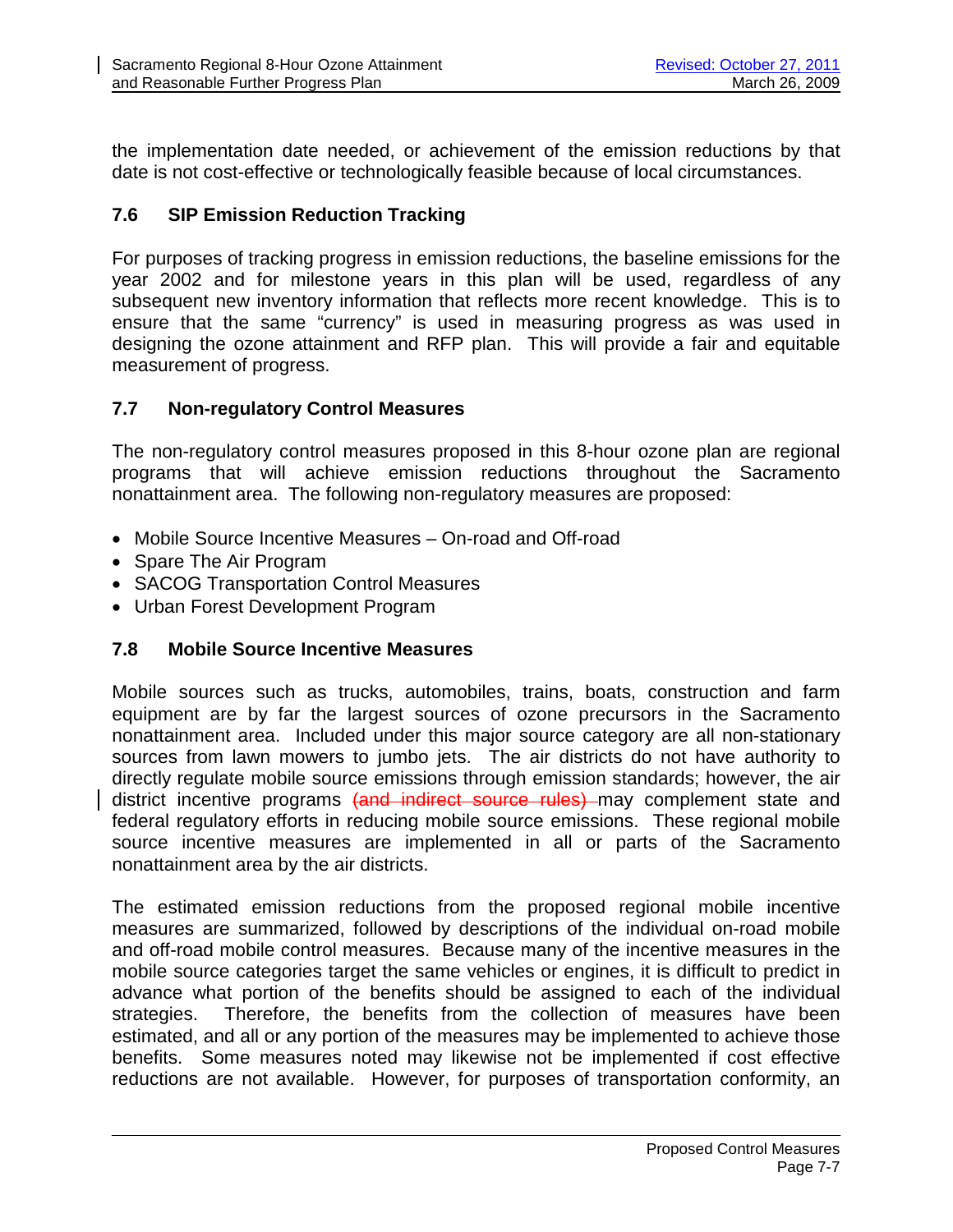awareness throughout the rest of the year. It is designed to protect public health by informing people when air quality is unhealthy and achieving voluntary emission reductions by encouraging them to reduce vehicle trips. This program is implemented by the SMAQMD staff on behalf of the region. Funding for this program has historically been federal Congestion Management and Air Quality (CMAQ) funds, with local matching funding provided by each air district's DMV and/or Sacramento County's Measure A funding. CMAQ funding (\$600,000 per year) has been included in the SACOG MTP2035 through 2018.

Since transportation control measures (TCMs) are strategies for reducing vehicle trips, vehicle use, vehicle miles traveled, vehicle idling, or traffic congestion for the purpose of reducing motor vehicle emissions, the Spare The Air program is proposed as a TCM in this SIP. The estimated emission reductions from this program are provided in the following table.

| <b>Control Measure</b>                   |                         | Implement<br>Year | <b>Emission Reduction (TPD)</b> |                 |
|------------------------------------------|-------------------------|-------------------|---------------------------------|-----------------|
|                                          | <b>Adoption</b><br>Year |                   | 2018                            |                 |
|                                          |                         |                   | <b>VOC</b>                      | NO <sub>x</sub> |
| Spare The Air Program<br>(TCM-ONMS-ED-1) | 2009                    | 2008-2018         | < 0.1                           | < 0.1           |

# **7.10 SACOG Transportation Control Measures**

Transportation control measures (TCMs) are strategies for reducing vehicle trips, vehicle use, vehicle miles traveled, vehicle idling, or traffic congestion for the purpose of reducing motor vehicle emissions. The Sacramento Area Council of Governments (SACOG) is the Metropolitan Planning Organization (MPO) for the greater Sacramento region (includes Sacramento, Yolo, Placer, El Dorado, Sutter, and Yuba counties). SACOG provides transportation planning and funding for the region. SACOG, local governments, and the air districts have worked together over the years to develop and implement TCMs. They have included public transit, carpooling and vanpooling, bicycling and pedestrian enhancement, and land use programs. Many of the existing TCM efforts may be used in part to comply with the proposed operational indirect source rule. The Spare The Air program is also a TCM.

TCMs are included in the "smart growth" assumptions for the Blueprint program used in the SACOG transportation model to forecast future vehicle activity. Federal MTP guidelines require that the land use allocations represent what is most likely to be built. Therefore, the specific Blueprint smart growth policies affect land use allocations only to the extent that the local jurisdictions and SACOG are able to demonstrate that the policies will actually be implemented. These updated activity data were used in setting the baseline projections for the motor vehicle inventory. While the Blueprint principles affect these baseline projections, Blueprint is not included in this plan as a transportation control measure.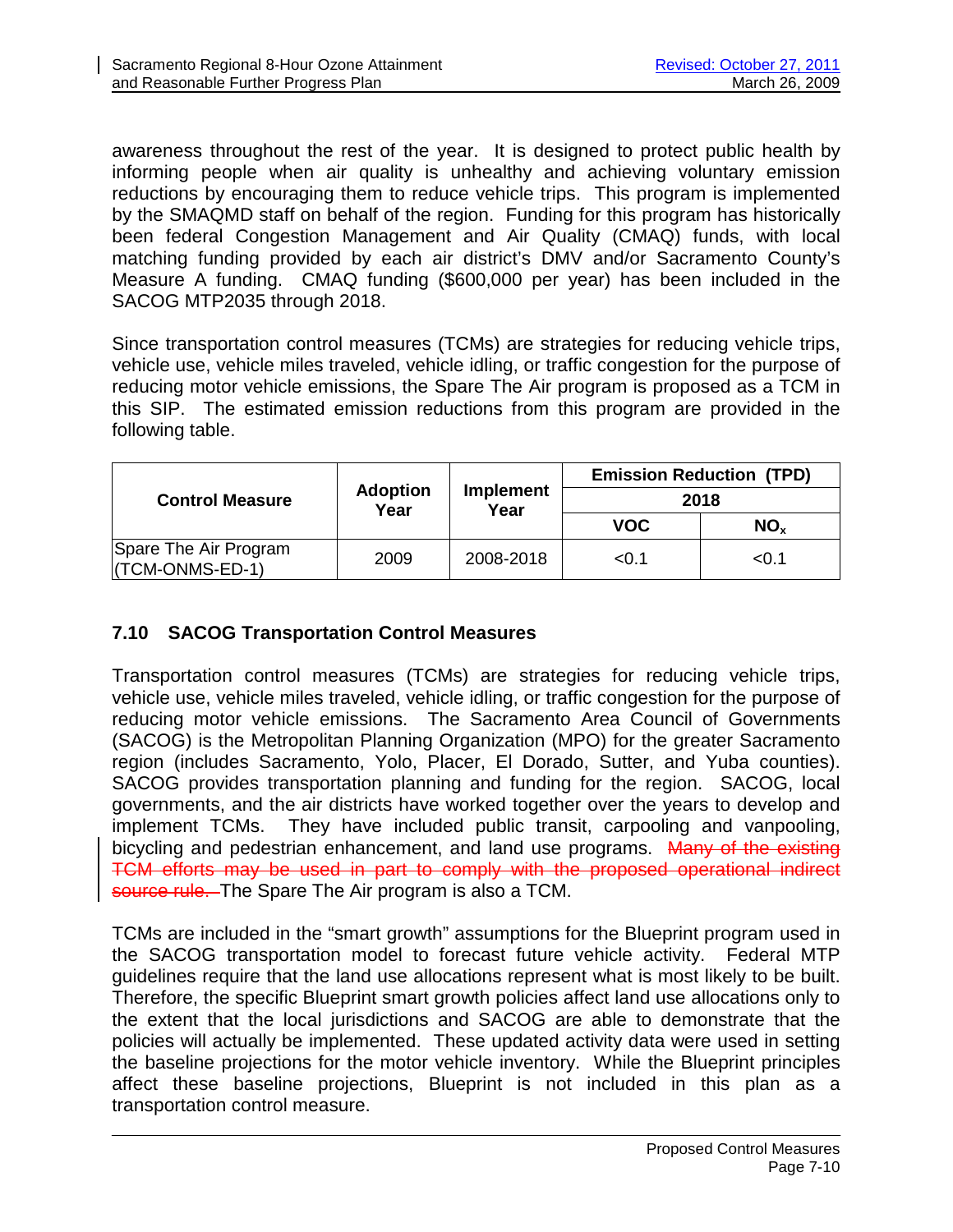consistent with the EPA policy<sup>71</sup> for incorporating emerging and voluntary measures in a SIP that limits the amount of emission reductions allowed due to the uncertainty and untested nature of the control mechanisms. For total emerging and voluntary measures, EPA has adopted a presumptive<sup>72</sup> limit of 6 percent of the total amount of emission reductions necessary to demonstrate attainment.

|                                                |                                                     |           |            | <b>Emission Reduction* (TPD)</b> |
|------------------------------------------------|-----------------------------------------------------|-----------|------------|----------------------------------|
| <b>Emerging/Voluntary</b><br><b>Measures</b>   | <b>Adoption</b><br><b>Implement</b><br>Year<br>Year |           | 2018       |                                  |
|                                                |                                                     |           | <b>VOC</b> | NO <sub>x</sub>                  |
| Urban Forest Development<br>Program (SMAQMD-1) | 2012                                                | 2008-2018 | $0 - 0.2$  | ---                              |

**\***Reductions within 6% limitation of VOC emission reduction needed to achieve attainment and result from lower BVOC emitting trees. More detailed documentation of the credited emission reductions is included in Appendix C – Proposed Control Measures.

# **7.14 Regulatory Control Measures**

The regulatory control measures proposed in this 8-hour ozone plan are local programs that will achieve emission reductions from.

# **• Indirect Source Rules**

 $\overline{a}$ 

**• Stationary/Area Source Control Measures.** 

# **7.15 Indirect Source Rules (ISR)**

# **[Section 7.15 has been removed due to SIP revisions on 10/27/2011]**

Indirect source rules mitigate emissions from construction projects and the operational emission effects of new land development projects. With off-road equipment (typically used for construction) contributing about 10% and on-road vehicles contributing about 50% of the Sacramento region's VOC and NOx emissions, mitigation efforts to reduce emissions from construction projects and the effects of new land development projects may provide reductions that may be essential for the Sacramento region to reach the ozone standard.

# **IS-2: Operational Indirect Source Rule**

This control measure will reduce emissions generated during the operational phase of indirect sources. An indirect source is defined as any facility, building, structure or installation, or combination thereof, which generates or attracts mobile source activity that results in emissions of any pollutant for which there is a state ambient air quality standard. The rule will require indirect sources to mitigate a portion of their emissions

<sup>&</sup>lt;sup>71</sup> "Incorporating Emerging and Voluntary Measures in a State Implementation Plan (SIP)" (OAQPS, EPA, September 2004, p. 9).

 $72$  The limit is presumptive in that EPA believes it may approve measures into a SIP in excess of the presumptive 6 percent where a clear and convincing justification is made by the State for a higher limit.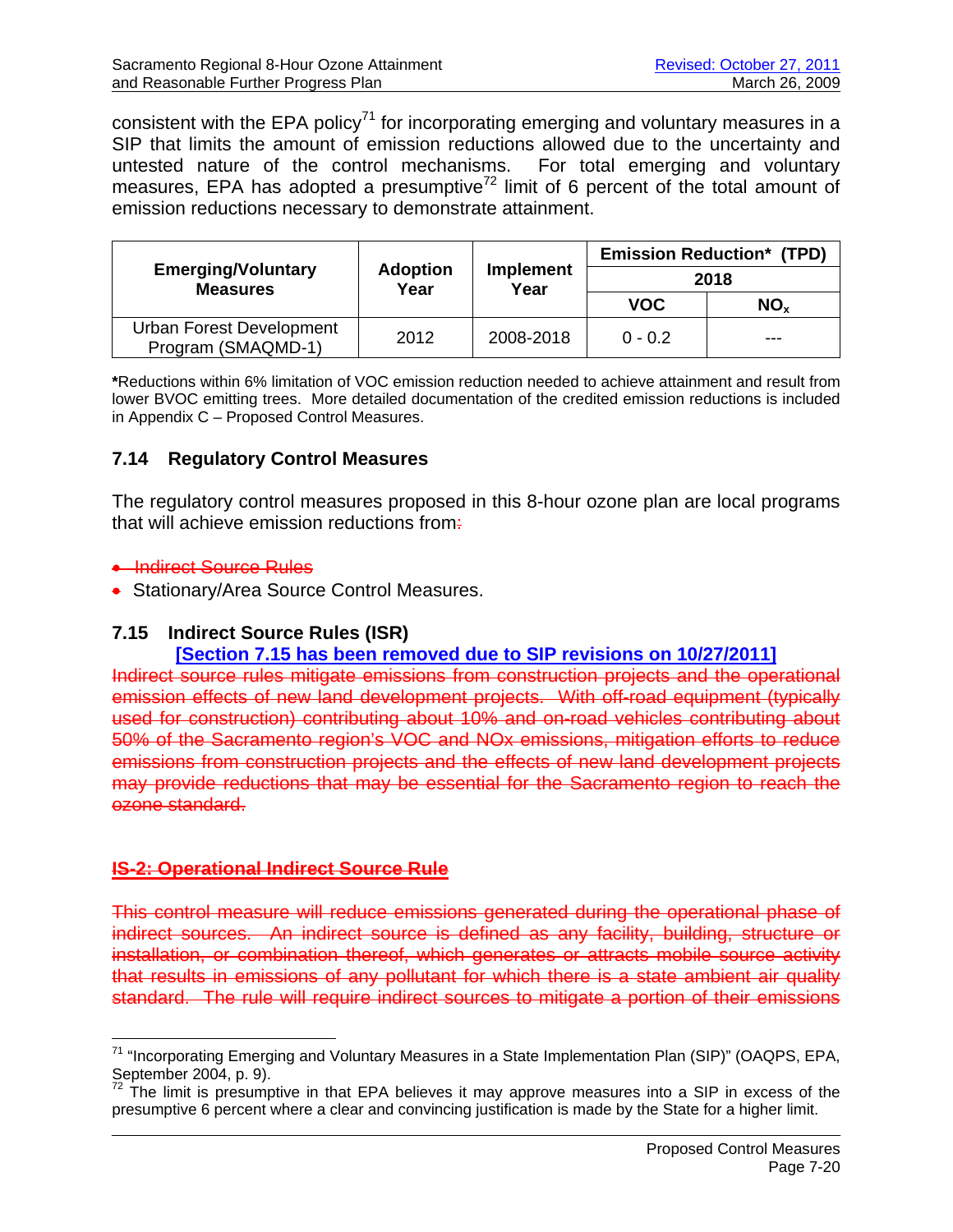through a combination of on-site mitigation measures and/or, if onsite measures are insufficient, a contribution to an off-site mitigation fund that will invest in emission reduction projects.

On-site mitigation could include strategies that reduce vehicle trips or vehicle miles traveled (VMT). Other on-site mitigation measures could be considered, such as improved energy efficiency resulting in fewer power plant emissions or reductions in onsite combustion emissions. Off-site mitigation fees will be calculated based on the amount of required emission reductions that can not be achieved through on-site measures. This control measure will integrate with SACOG's Blueprint Metropolitan Transportation Plan<sup>73</sup> and look for synergistic opportunities from  $AB$  32 (Nunez) – California Global Warming Solutions Act of  $2006^{74}$  and SB 375 (Steinberg) – legislation to reduce greenhouse gases through land-use planning<sup>15</sup>.

The proposed control measure commits to a framework that includes quantification of emissions before and after mitigation measures are applied, establishes appropriate levels to define who is subject to the rule and emission reduction requirements for affected sources. The proposed emission reduction requirements will include a fee option to achieve offsite reductions when onsite reductions are unavailable. The proposed control measure will be evaluated for adoption by districts noted in the table below.

| <b>Operational Indirect Source Rule</b> |                         |                          | <b>Emission Reduction (TPD)</b> |                                   |  |
|-----------------------------------------|-------------------------|--------------------------|---------------------------------|-----------------------------------|--|
| <b>District</b>                         | <b>Adoption</b><br>Year | <b>Implement</b><br>Year | 2018                            |                                   |  |
|                                         |                         |                          | <b>VOC</b>                      | NO <sub>¥</sub>                   |  |
| <b>GMAQMAD</b><br><del>omnamb</del>     | 2012<br>=               | 2014<br>$-0-1$           | $0 - 0.1$                       | <u> ഫെ 1</u><br><del>o~o. i</del> |  |
| <b>Total</b>                            |                         |                          | $0 - 6.1$                       | $0 - 0.1$                         |  |

The estimated emission reductions from the operational indirect source rule are provided in the following table.

# **7.16 Stationary and Area-wide Source Control Measures**

Historically, local air district regulatory control measures have been implemented to control emissions from stationary and area-wide type sources. In general, stationary sources include non-mobile sources such as power plants, cement plants, and manufacturing facilities. Area-wide sources of pollution are those where the emissions

 $\overline{a}$ 

<sup>&</sup>lt;sup>73</sup> Metropolitan Transportation Plan for 2035 (MTP2035), approved by SACOG Board of Directors March 20, 2008<br><sup>74</sup> California Health and Safety Code. Section 38500 38599.

<sup>&</sup>lt;sup>75</sup> Signed by Governor 9-30-08, and amends California Government Code and Division 13 of the Public Resources Code.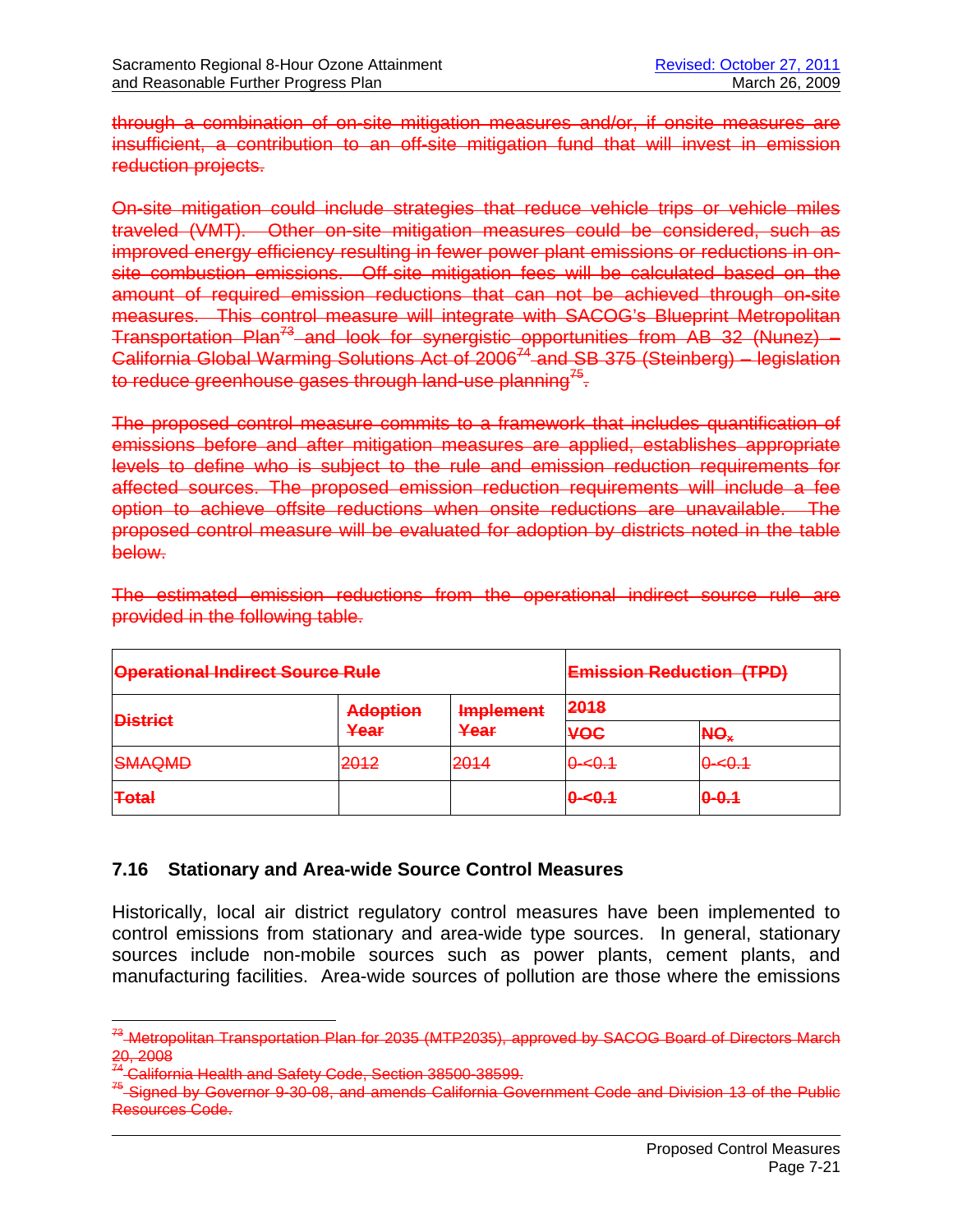The following Table 7-4 summarizes the list of new regional and local proposed control measures and their expected 2018 emission reductions for the Sacramento nonattainment area. Emission benefits from these new committal measures are estimated to provide reductions of 3 tons per day of VOC and 3 tons per day of NOx in 2018. Some of these new local measures will be adopted by the end of 2008 and are listed separately in Table 7-4A. Emission benefits from just these adopted new local measures are estimated to provide reductions of 1 ton per day of VOC in 2018.

#### **Table 7-4 Summary of New Regional and Local Proposed Control Measures Sacramento Nonattainment Area**

| <b>Control Measure Name</b>                   | <b>2018 Emission Reductions</b><br>(TPD) |                 |
|-----------------------------------------------|------------------------------------------|-----------------|
|                                               | <b>VOC</b>                               | NO <sub>x</sub> |
| <b>Regional Non-regulatory Measures</b>       |                                          |                 |
| Regional Mobile Incentive Program - On-road   | < 0.1                                    | 0.9             |
| Regional Mobile Incentive Program - Off-road  | < 0.1                                    | < 0.1           |
| Spare The Air Program                         | < 0.1                                    | < 0.1           |
| <b>SACOG Transportation Control Measures</b>  | --                                       | --              |
| Urban Forest Development Program              | $0 - 0.2$                                | --              |
| <b>Total Regional Non-regulatory Measures</b> | 0.1                                      | 0.9             |
|                                               |                                          |                 |
| <b>Local Regulatory Measures</b>              |                                          |                 |
| <b>Indirect Source Rule - Operational</b>     | $0 - 0.1$                                | $0 - 0.1$       |
| <b>Architectural Coating</b>                  | 1.5                                      |                 |
| <b>Automotive Refinishing</b>                 | 0.2                                      |                 |
| Degreasing/Solvent Cleaning                   | 1.4                                      |                 |
| <b>Graphic Arts</b>                           | na                                       |                 |
| Miscellaneous Metal Parts and Products        | < 0.1                                    |                 |
| Natural Gas Production and Processing         | 0.1                                      |                 |
| Boilers, Steam Generator, and Process Heaters |                                          | 0.2             |
| IC Engines                                    |                                          | < 0.1           |
| Large Water Heaters and Small Boilers         |                                          | 0.9             |
| <b>Total Local Regulatory Measures</b>        | 3.2                                      | 1.2             |
|                                               |                                          |                 |
| <b>Total Reductions*</b>                      | 3.4                                      | 2.2             |

Notes: Numbers are truncated to one decimal place. na = not available

\*Total reductions are summed from untruncated values. See summary table in Appendix C – Proposed Control Measures.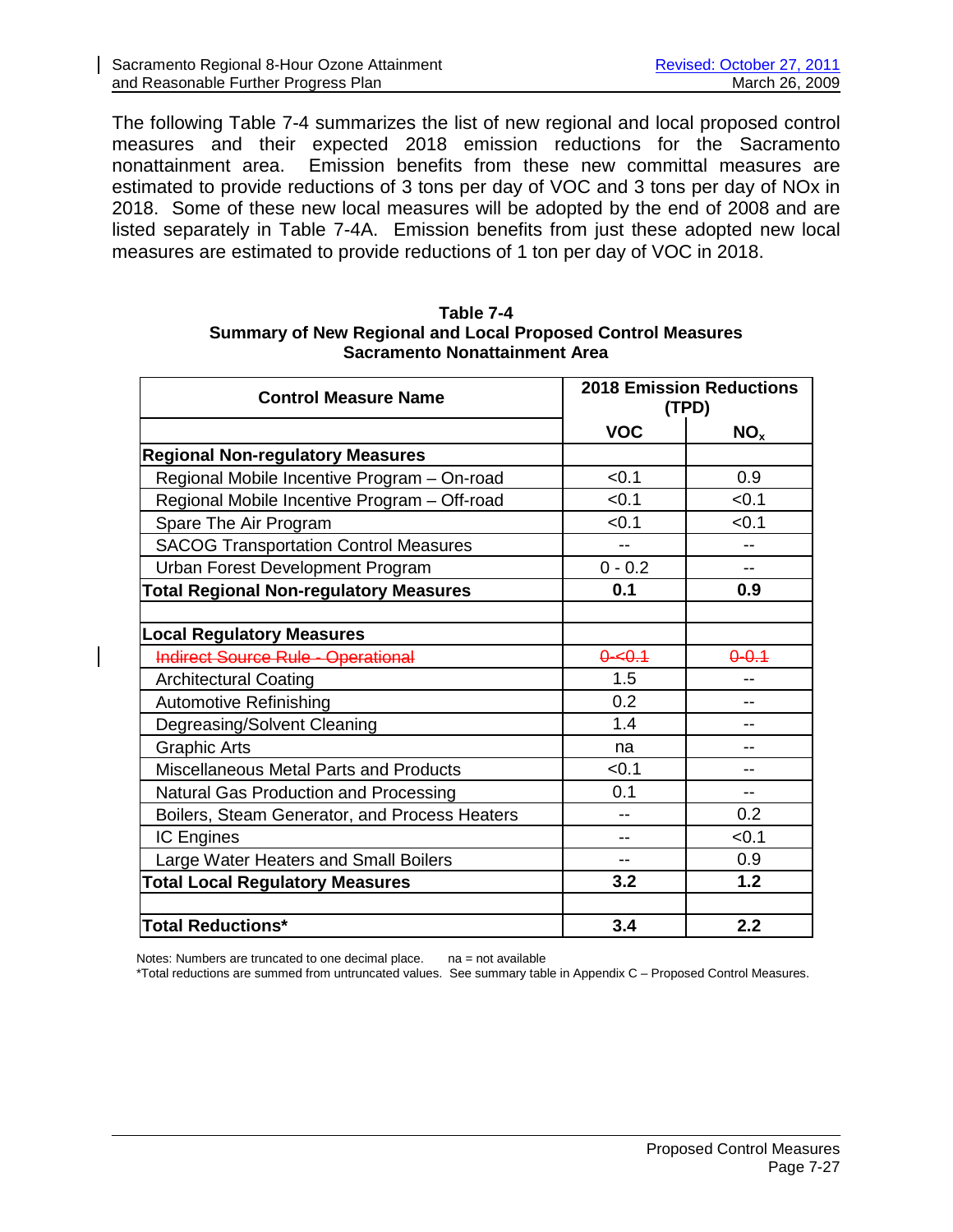The following Table 14-1 contains a summary of the proposed new regional and local control measures and expected VOC and NOx emission reductions for the Sacramento nonattainment area for the 2018 attainment demonstration year. Emission benefits from these new committal measures are estimated to provide reductions of 3 tons per day of VOC and 3 tons per day of NOx in 2018. Some of these new local measures will be adopted by the end of 2008, and emission benefits from just these adopted new measures are estimated to provide reductions of 1 ton per day of VOC in 2018.

| Table 14-1                                                         |
|--------------------------------------------------------------------|
| <b>Summary of New Regional and Local Proposed Control Measures</b> |
| Sacramento Nonattainment Area                                      |

| <b>Control Measure Name</b>                   | <b>2018 Emission Reductions</b><br>(TPD) |                 |
|-----------------------------------------------|------------------------------------------|-----------------|
|                                               | <b>VOC</b>                               | NO <sub>x</sub> |
| <b>Regional Non-regulatory Measures</b>       |                                          |                 |
| Regional Mobile Incentive Program - On-road   | < 0.1                                    | 0.9             |
| Regional Mobile Incentive Program - Off-road  | < 0.1                                    | < 0.1           |
| Spare The Air Program                         | < 0.1                                    | < 0.1           |
| <b>SACOG Transportation Control Measures</b>  | $\blacksquare$                           |                 |
| Urban Forest Development Program              | $0 - 0.2$                                | ÷.              |
| <b>Total Regional Non-regulatory Measures</b> | 0.1                                      | 0.9             |
|                                               |                                          |                 |
| <b>Local Regulatory Measures</b>              |                                          |                 |
| <b>Indirect Source Rule - Operational</b>     | $0 - 0.1$                                | $0 - 0.4$       |
| <b>Architectural Coating</b>                  | 1.5                                      |                 |
| <b>Automotive Refinishing</b>                 | 0.2                                      |                 |
| Degreasing/Solvent Cleaning                   | 1.4                                      |                 |
| <b>Graphic Arts</b>                           | na                                       |                 |
| <b>Miscellaneous Metal Parts and Products</b> | < 0.1                                    |                 |
| Natural Gas Production and Processing         | 0.1                                      |                 |
| Boilers, Steam Generator, and Process Heaters |                                          | 0.2             |
| <b>IC Engines</b>                             |                                          | < 0.1           |
| Large Water Heaters and Small Boilers         |                                          | 0.9             |
| <b>Total Local Regulatory Measures</b>        | 3.2                                      | 1.2             |
|                                               |                                          |                 |
| <b>Total Reductions*</b>                      | 3.4                                      | 2.2             |

Note: Numbers are truncated to one decimal place.  $na = not available$ 

\*Total reductions are summed from untruncated values. See summary table in Appendix C – Proposed Control Measures.

The following Table 14-2 contains a summary of SACOG transportation control measures (TCMs) that are included in the Sacramento region's federal 8-hour ozone plan. The TCMs include new and continuing projects and funding programs.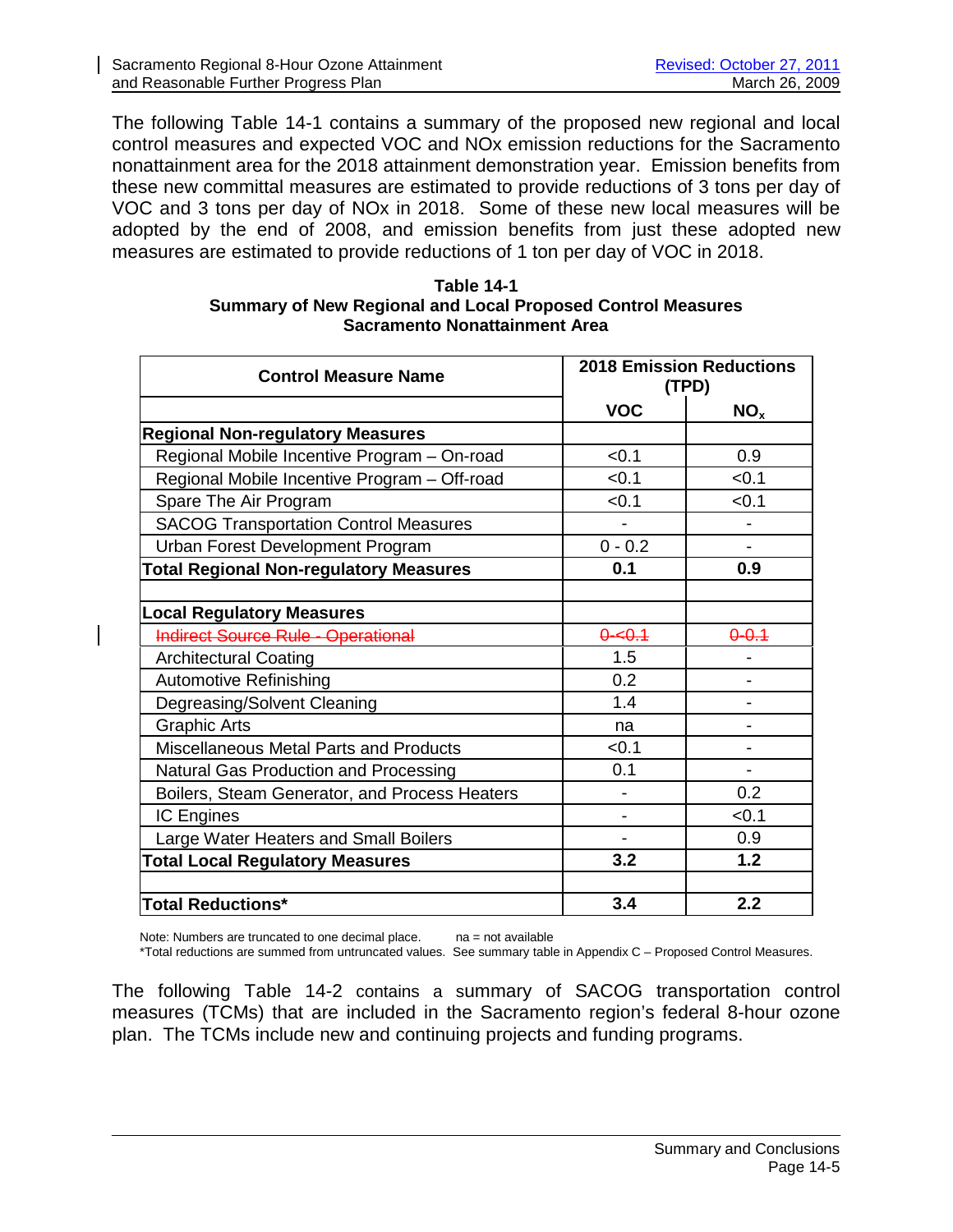# **Appendix C: Proposed Control Measures**

Appendix C contains a summary table of emission reductions by control measure and a summary table of emission reductions by air district. This appendix also includes more detailed information on the individual proposed control measures. The non-regulatory control measures are listed first and include various regional measures (on-road and off-road mobile incentive programs, and an emerging/voluntary urban forest development program). These are followed by the regulatory control measures, which include indirect source rules and a variety of stationary and area-wide source control measures. The stationary and area-wide source measures include write-ups for individual air districts in the Sacramento nonattainment area. The final section includes a description of further study measures. Information on transportation control measures is included in Appendix D.

| <b>Summary Table of Emission Reductions for Adopted New Local Control</b> |  |  |  |
|---------------------------------------------------------------------------|--|--|--|
|                                                                           |  |  |  |

# **NON-REGULATORY CONTROL MEASURES**

| <b>Regional Mobile Measures</b>                             |
|-------------------------------------------------------------|
|                                                             |
| <b>Regional Urban Forest Control Measures</b>               |
| SMAQMD-1 Urban Forest Air Quality Development Program  C-16 |
| <b>REGULATORY CONTROL MEASURES</b>                          |
| Indirect Source Rules                                       |
|                                                             |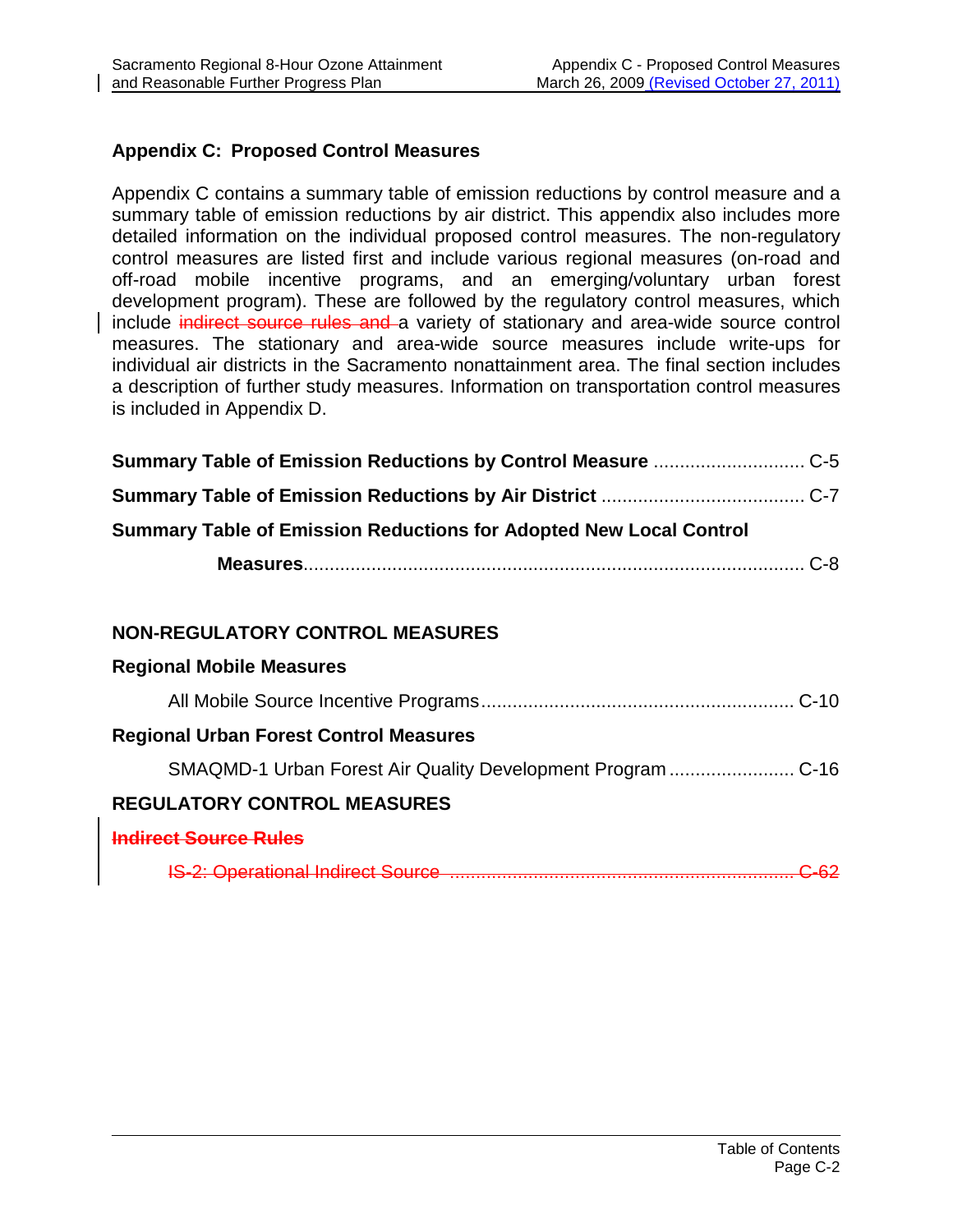$\overline{\phantom{a}}$ 

|                                                     | <b>Emission</b><br><b>Reductions (TPD)</b> |                 |  |
|-----------------------------------------------------|--------------------------------------------|-----------------|--|
| <b>Measure Name</b>                                 | 2018                                       |                 |  |
|                                                     | <b>VOC</b>                                 |                 |  |
|                                                     |                                            | NO <sub>x</sub> |  |
| <b>Non-regulatory Measures</b>                      |                                            |                 |  |
| Regional Mobile Incentive Program - On-road         | 0.060                                      | 0.910           |  |
| Regional Mobile Incentive Program - Off-road        | 0.005                                      | 0.013           |  |
| <b>Spare The Air Program</b>                        | 0.059                                      | 0.046           |  |
| <b>SACOG Transportation Control Measures</b>        | tbd                                        | tbd             |  |
| <b>Urban Forest Development Program</b>             | $0 - 0.18$                                 |                 |  |
|                                                     |                                            |                 |  |
| <b>Total Non-regulatory Measures</b>                | 0.12                                       | 0.97            |  |
| <b>Regulatory Measures</b>                          |                                            |                 |  |
|                                                     |                                            |                 |  |
| <b>Indirect Source Rule - Operational ISR</b>       | $0 - 0.04$                                 | $0 - 0.13$      |  |
| <b>Stationary and Area-wide Source Measures</b>     |                                            |                 |  |
| <b>Architectural Coating</b>                        |                                            |                 |  |
| SMAQMD-442                                          | 0.913                                      | $\blacksquare$  |  |
| EDCAQMD-215                                         | 0.186                                      |                 |  |
| FRAQMD-3.15                                         | 0.004                                      | $\blacksquare$  |  |
| PCAPCD-218                                          | 0.201                                      | $\blacksquare$  |  |
| YSAQMD-2.14                                         | 0.214                                      |                 |  |
| <b>Total Architectural Coating</b>                  | 1.52                                       |                 |  |
| <b>Automotive Refinishing</b>                       |                                            |                 |  |
| SMAQMD-459                                          | 0.113                                      | $\blacksquare$  |  |
| FRAQMD-3.19                                         | 0.001                                      |                 |  |
| PCAPCD-234                                          | 0.045                                      | $\blacksquare$  |  |
| YSAQMD-2.26                                         | 0.058                                      |                 |  |
| <b>Total Automotive Refinishing</b>                 | 0.22                                       |                 |  |
|                                                     |                                            |                 |  |
| <b>Degreasing/Solvent Cleaning</b>                  |                                            |                 |  |
| SMAQMD-454/466                                      | 0.593                                      |                 |  |
| EDCAQMD-225/235                                     | 0.076                                      |                 |  |
| FRAQMD-3.14                                         | 0.001                                      |                 |  |
| YSAQMD-2.24/2.31                                    | 0.762                                      |                 |  |
| <b>Total Degreasing/Solvent Cleaning</b>            | 1.43                                       |                 |  |
| <b>Graphic Arts</b>                                 |                                            |                 |  |
| YSAQMD-2.29                                         |                                            |                 |  |
| <b>Total Graphic Arts</b>                           | ---                                        |                 |  |
|                                                     |                                            |                 |  |
| <b>Miscellaneous Metal Parts and Products</b>       |                                            |                 |  |
| EDCAQMD-246                                         | 0.002                                      |                 |  |
| PCAPCD-CM3                                          | 0.014                                      |                 |  |
| <b>Total Miscellaneous Metal Parts and Products</b> | 0.02                                       |                 |  |

# **Summary Table of Emission Reductions by Control Measure**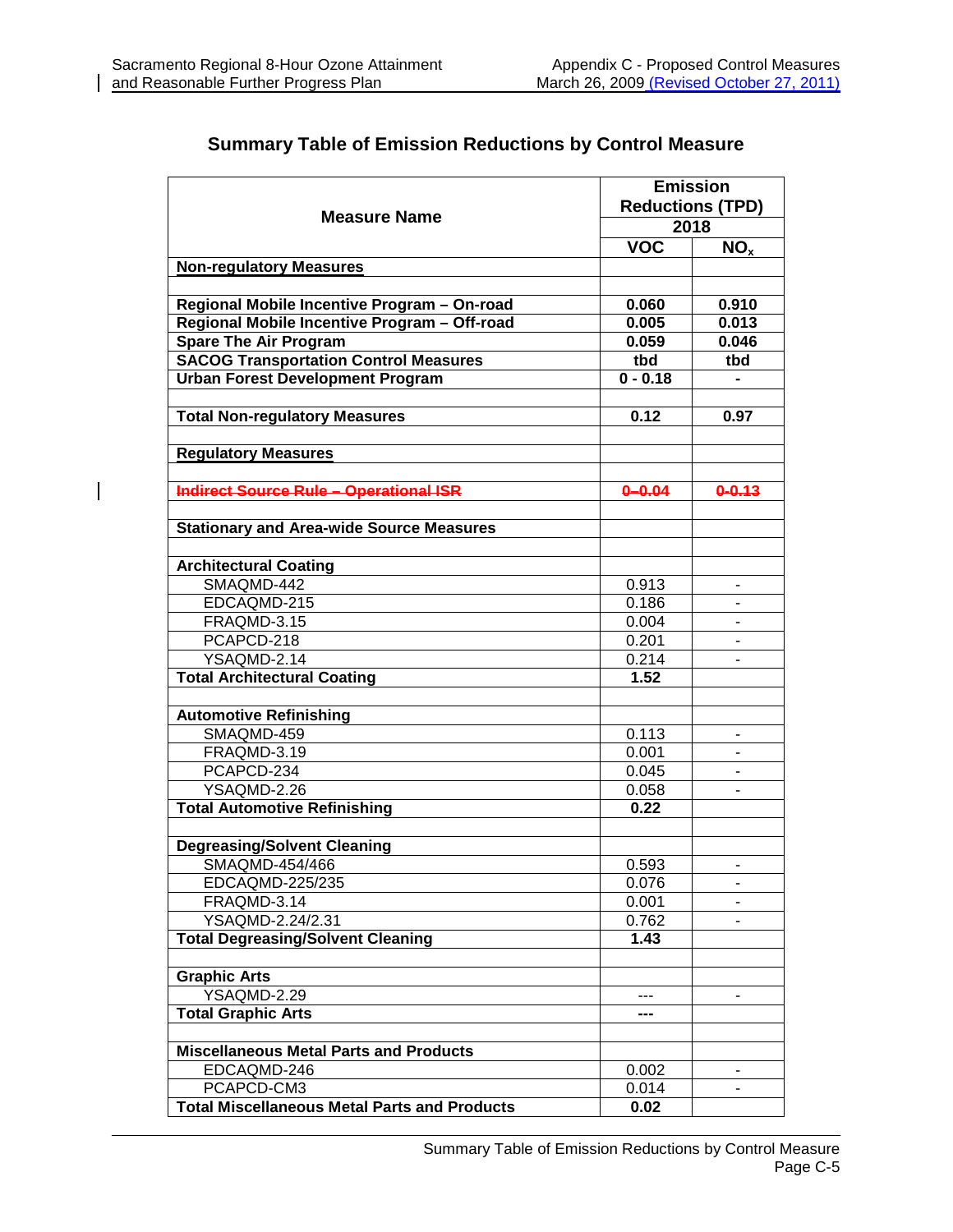#### **CONTROL MEASURE NUMBER: Regional Mobile Measures**

#### **Control Measure Title: All Mobile Source Incentive Programs Evaluation Date: July 29, 2008**

#### **Control Measure Description**

Mobile sources such as trucks, automobiles, trains, boats, construction and farm equipment are by far the largest sources of ozone precursors in the Sacramento nonattainment area. Included under this major source category are all non-stationary sources from lawn mowers to jumbo jets. The air districts do not have authority to directly regulate mobile source emissions through emission standards; however, the air district incentive programs (and indirect source rules) may complement state and federal regulatory efforts in reducing mobile source emissions. These regional mobile source incentive measures are implemented in all or parts of the Sacramento nonattainment area by the air districts.

The estimated emission reductions from these proposed regional mobile incentive measures are summarized for all mobile source incentive programs and disaggregated by reductions for the on-road mobile and off-road mobile control measures.

Because many of the incentive measures in the categories below target the same vehicles or engines, it is difficult to predict in advance what portion of the benefits should be assigned to each of the individual strategies. Therefore, the benefits from the collection of measures have been estimated, and all or any portion of the measures may be implemented to achieve those benefits. Some measures noted may likewise not be implemented if cost effective reductions are not available. However, for purposes of establishing motor vehicle emission budgets in each of the milestone years for transportation conformity, an explicit commitment is made to the reductions associated with the on-road mobile source incentive program.

The incentive program measures noted below rely on funding provided according to existing laws and policies. The funding sources for 2008-2018 include SECAT program (\$33.0M), local district Department of Motor Vehicle fees (\$13.0M), and local district revenues for Mowdown (\$0.35M).

#### **Individual Measure Descriptions**

Implement a variety of incentive programs for on-road vehicles and off-road equipment. The programs include:

**ONMS-LD-1 (ONMS-LD-2). Light Duty Early Retirement -** Implement an incentive based light-duty vehicle early retirement program. The program is focused on accelerating retirement of non-OBD-II vehicles.

**ONMS-HD-1 (ONMS-HD-5). SECAT-Like Program** - The measure implements an incentive program for NOx reduction in heavy-duty vehicles similar to that created by the Sacramento Emergency Clean Air Transportation (SECAT) program.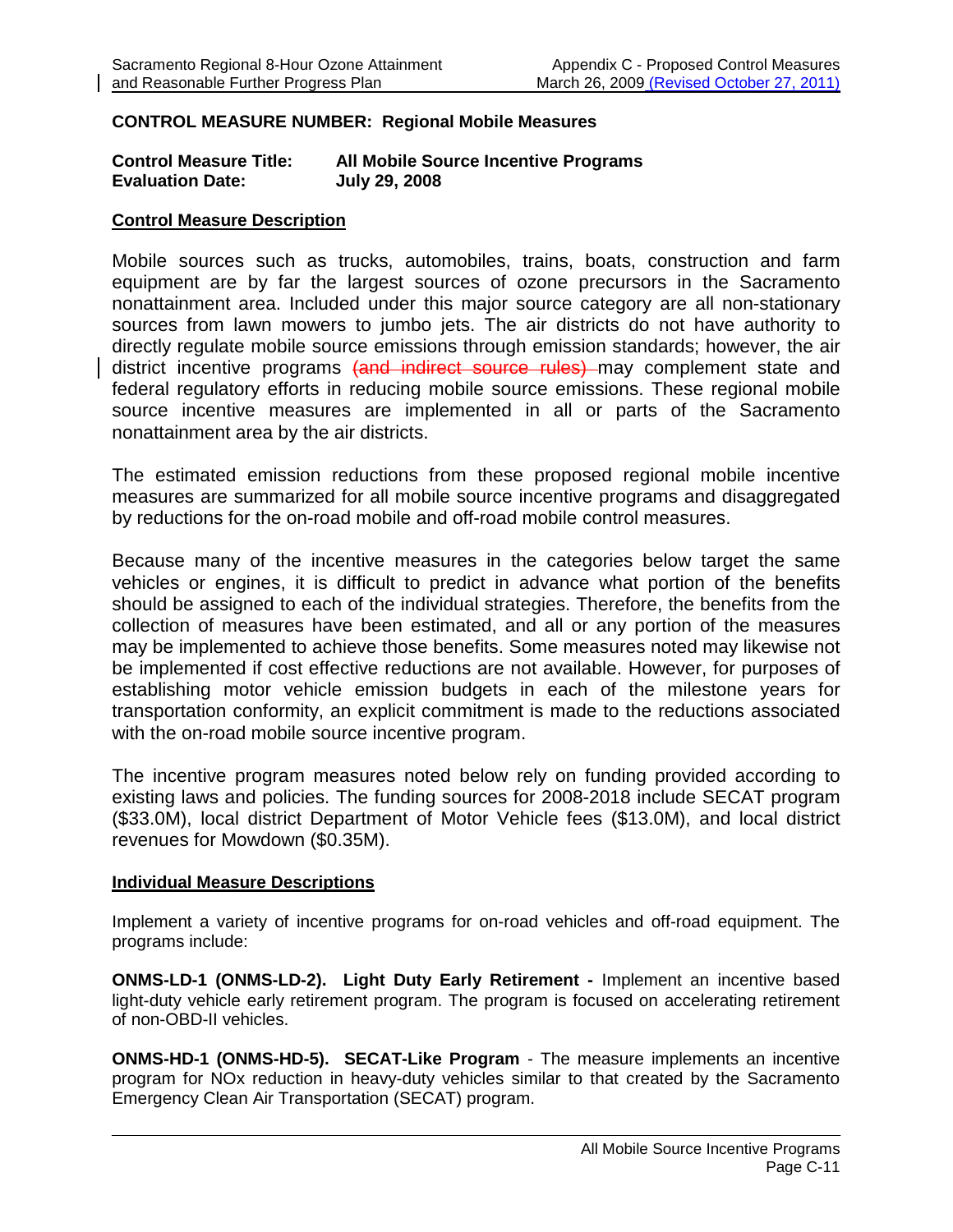# **Indirect Source Rules**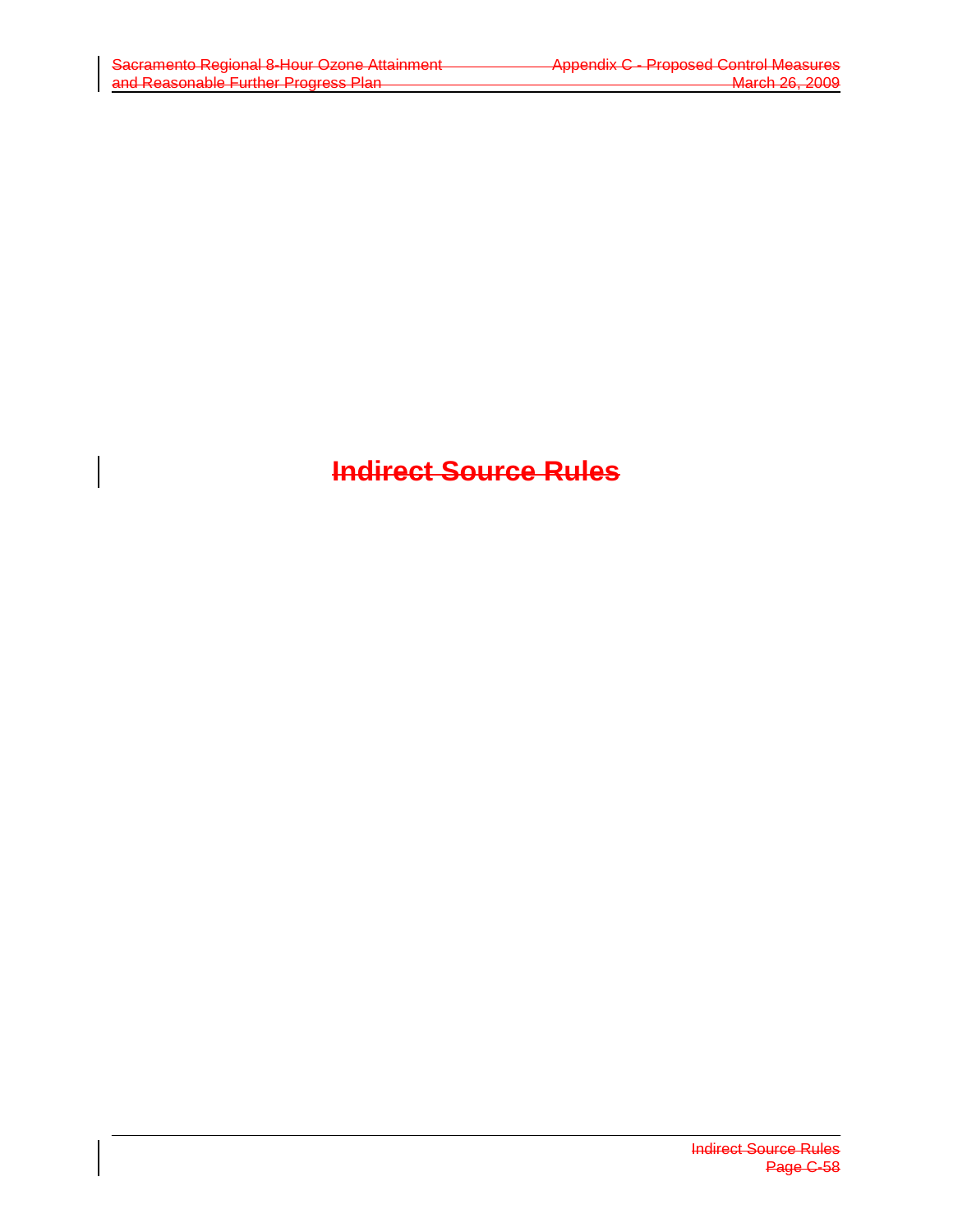## **CONTROL MEASURE NUMBER: IS-2**

## **Control Measure Title: Operational Indirect Source Rule (ISR)**

## **Date: June 10, 2008**

## **Control Measure Description**

This control measure will reduce emissions generated during the operational phase of indirect sources. An indirect source is defined as any facility, building, structure or installation, or combination thereof, which generates or attracts mobile source activity that results in emissions of any pollutant for which there is a state ambient air quality standard. The rule will require indirect sources to mitigate a portion of their emissions through a combination of on-site mitigation measures and, if onsite measures are insufficient, a contribution to an off-site mitigation fund that will invest in emission reduction projects.

On-site mitigation could include strategies that reduce vehicle trips or vehicle miles traveled (VMT). Other on-site mitigation measures could be considered, such as improved energy efficiency resulting in fewer power plant emissions or reductions in onsite combustion emissions. Off-site mitigation fees will be calculated based on the amount of required emission reductions that can not be achieved through on-site measures. This control measure will integrate with SACOG's Blueprint Metropolitan Transportation Plan<sup>17</sup> and look for synergistic opportunities from AB 32 (Nunez) – California Global Warming Solutions Act of 2006<sup>48</sup> and SB 375 (Steinberg) – legislation to reduce greenhouse gases through land-use planning<sup>19</sup>.

The proposed control measure commits to a framework that includes quantification of emissions before and after mitigation measures are applied, establishes appropriate levels to define who is subject to the rule and emission reduction requirements for affected sources. The proposed emission reduction requirements will include a fee option to achieve offsite reductions when onsite reductions are insufficient. The proposed control measure will be evaluated for adoption by districts noted in the following tables.

The District will develop guidelines that describe the quantification methodology used to evaluate the emission reductions from proposed off-site mitigation projects. The guidelines will be made available for public review through a public notice in a newspaper of general circulation, followed by District Board adoption (including responses to comments), and a request for CARB/EPA approval. The District will

<sup>&</sup>lt;sup>47</sup> Metropolitan Transportation Plan for 2035 (MTP2035), approved by SACOG Board of Directors March 20, 2008

<sup>&</sup>lt;sup>48</sup> California Health and Safety Code, Section 38500-38599.

<sup>&</sup>lt;sup>49</sup> Signed by Governor 9-30-08, and amends California Government Code and Division 13 of the Public Resources Code.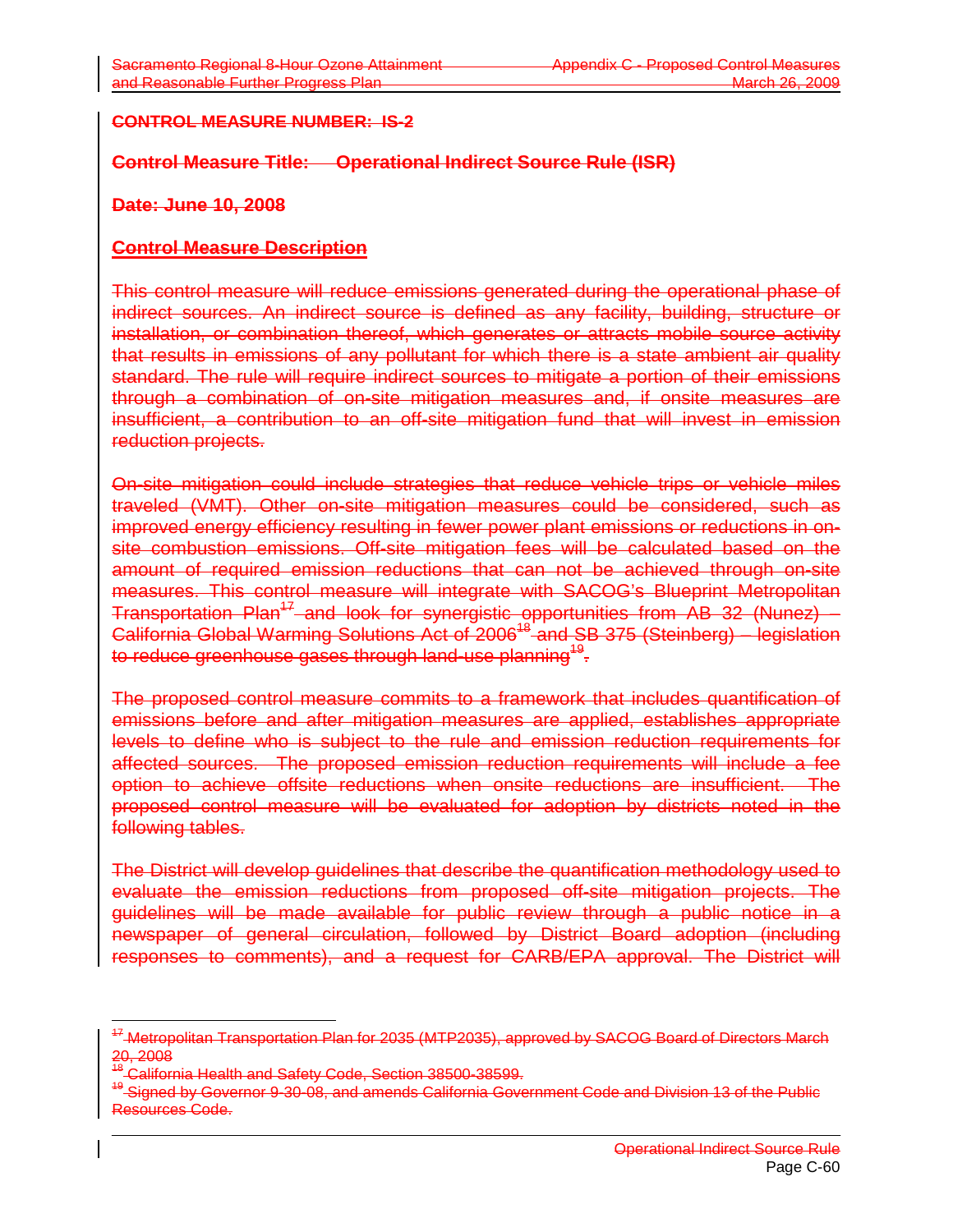evaluate and select off-site mitigation projects for funding with ISR revenue through a public process and ultimately District Board approval.

Emissions impacts of indirect sources are commonly modeled with the URBEMIS emissions model. URBEMIS calculates emissions based on trip generation rates for user specified land uses along with EMFAC mobile emission factors. URBEMIS also calculates area source emissions from sources such as on-site natural gas combustion, landscaping, and consumer products.

SACOG is currently developing a new modeling tool that integrates the iPLACES parcel-level land use scenario planning tool with the SACMET travel model. The new model will provide the ability to evaluate regional changes in vehicle trips and VMT based on proposed land uses.

## **Emission Inventory – 2018**

The Operational ISR will apply to residential and non-residential development projects that generate indirect emissions from on-road mobile sources such as passenger cars, light trucks, and motorcycles. The table below presents the summer planning inventory for categories expected to be affected by the rule (note: other inventory categories may be affected to the extent that the rule affects them, or as part of selected mitigation strategies).

|                 |                   |                            | 2018 Inventory*<br>${+}$ |                  |
|-----------------|-------------------|----------------------------|--------------------------|------------------|
| <b>District</b> | <b>EIC-Code</b>   | <b>EIC Description</b>     | <b>NOx</b>               | ROG              |
| SMAQMD          | 710               | <del>LDA</del>             | 2.53                     | 4.90             |
|                 | 722               | <del>LDT1</del>            | 0.76                     | <del>1.32</del>  |
|                 | 723               | <del>LDT2</del>            | 2.60                     | 3.75             |
|                 | 724               | <b>MDV</b>                 | 4.74                     | 4.92             |
|                 | 732               | <del>LHDT1</del>           | 2.08                     | <del>0.99</del>  |
|                 | 733               | LHDT2                      | 0.90                     | 0.26             |
|                 | 734               | <b>MHDV</b>                | 3.39                     | 0.44             |
|                 | 736               | <b>HHDV</b>                | 6.76                     | 0.65             |
|                 | 750               | <b>Motorcycle</b>          | 0.40                     | 4.57             |
|                 | 762               | Urban Bus                  | 0.42                     | 0.03             |
|                 | 770               | School Bus                 | 0.44                     | 0.03             |
|                 | 780               | Motor Home                 | 0.17                     | 0.02             |
|                 |                   | <b>Electric Utilities-</b> |                          |                  |
|                 | 010-045-0110-0000 | <b>Natural Gas Turbine</b> | <del>0.709</del>         | <del>0.191</del> |
|                 |                   | <b>Residential Fuel</b>    |                          |                  |
|                 |                   | Combustion - Natural       |                          |                  |
|                 | 610-610-0110-0000 | Gas Cooking                | 0.082                    | <del>0.004</del> |
|                 |                   | <b>Residential Fuel</b>    |                          |                  |
|                 |                   | Combustion - Natural       |                          |                  |
|                 | 610-608-0110-0000 | <b>Gas Water Heating</b>   | <del>1.585</del>         | 0.079            |
|                 |                   | <b>SMAQMD Total</b>        | 24.54                    | <b>16.15</b>     |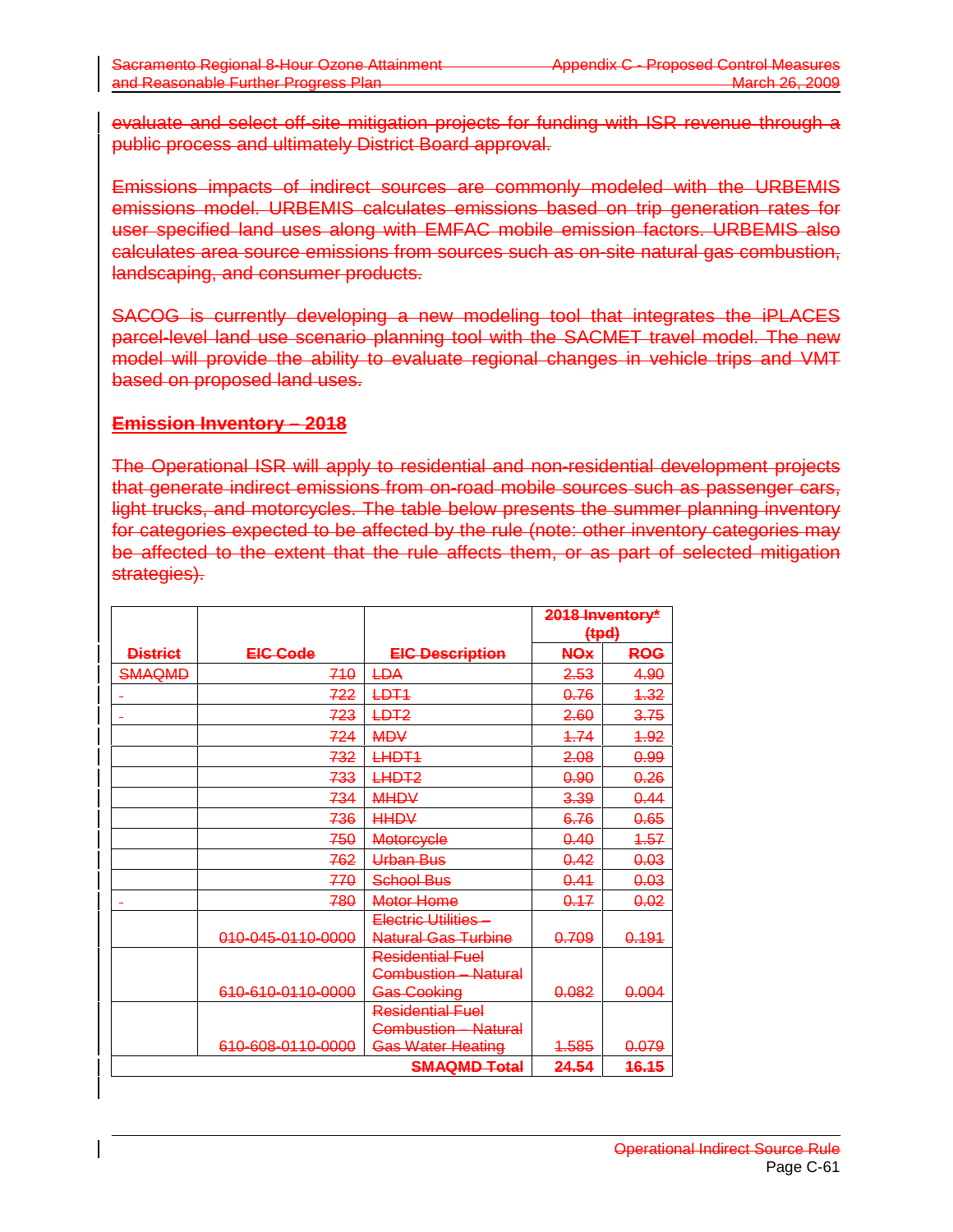*\* all on-road emissions are based on EMFAC2007 with Feb. 08 SACOG activity data. Area source emissions are based on ARB CEFS\_O3SIP data.*

# **Emission Reductions**

In 2006, the existing California Environmental Quality Act mitigation program achieved 0.033 TPD of NOx and 0.035 TPD of ROG in the Sacramento district. These reductions represent 0.061% and 0.115% of the Sacramento 2005 affected NOx and ROG inventory, respectively.

The South Coast AQMD 2007 Air Quality Management Plan proposes an indirect source rule (2007EGM-01) with a commitment to achieve 1.0 TPD and 0.5 TPD of NOx and ROG, respectively, in 2020. This represents 0.17% of the ROG inventory and 0.36% of the NOx inventory. The San Joaquin Valley Unified APCD 2007 ozone plan includes a commitment to achieve 0.2 TPD reduction in on-road NOx in 2017 from their existing indirect source rule which represents 0.12% of the NOx inventory. (Note: South Coast inventory is based on ARB CEFS\_O3SIP data. San Joaquin inventory is based on 2007 Ozone Plan Appendix B.)

Sufficient data is not currently available to precisely quantify expected reductions. For example, the integrated iPlaces land use model and SACMET travel model expected to be used for emission reduction quantification is not yet available in final form. However, based on the ranges of reductions discussed above as applied to the affected inventory for SMAQMD in 2018 results in the following expected emission reduction range:

|                                       | 2018 Reduction (tpd) |                     |
|---------------------------------------|----------------------|---------------------|
| <b>Dictrict</b><br><del>Pistnot</del> | NOx                  | <b>ROG</b>          |
| <b>SMAQMD</b>                         | <u>n . n na</u>      | <u> വെ റദ</u>       |
| <del>omnamo</del>                     | <del>v.vo</del>      | <del>0 - 0.00</del> |
| Eofal                                 | $= 0.09$             | ാ – വാദ             |
| <del>rvai</del>                       | <del>u.uo</del>      | <del>u.uu</del>     |

Emission reductions from this rule will result from a combination of on-site mitigation implemented by project proponents and off-site mitigation projects. Depending on the type of mitigation strategies funded through the off-site mitigation program, emission reductions could apply to mobile, stationary, or area-wide source inventory categories.

**SMAQMD** Adoption year: 2012 Implementation year: 2014

# **Cost Effectiveness**

The cost effectiveness of this rule is dependent on the type of on-site mitigation implemented by a developer, and whether or not the off-site mitigation fee option is chosen for some or all of the required emission reductions. Some on-site mitigation may result in a cost savings.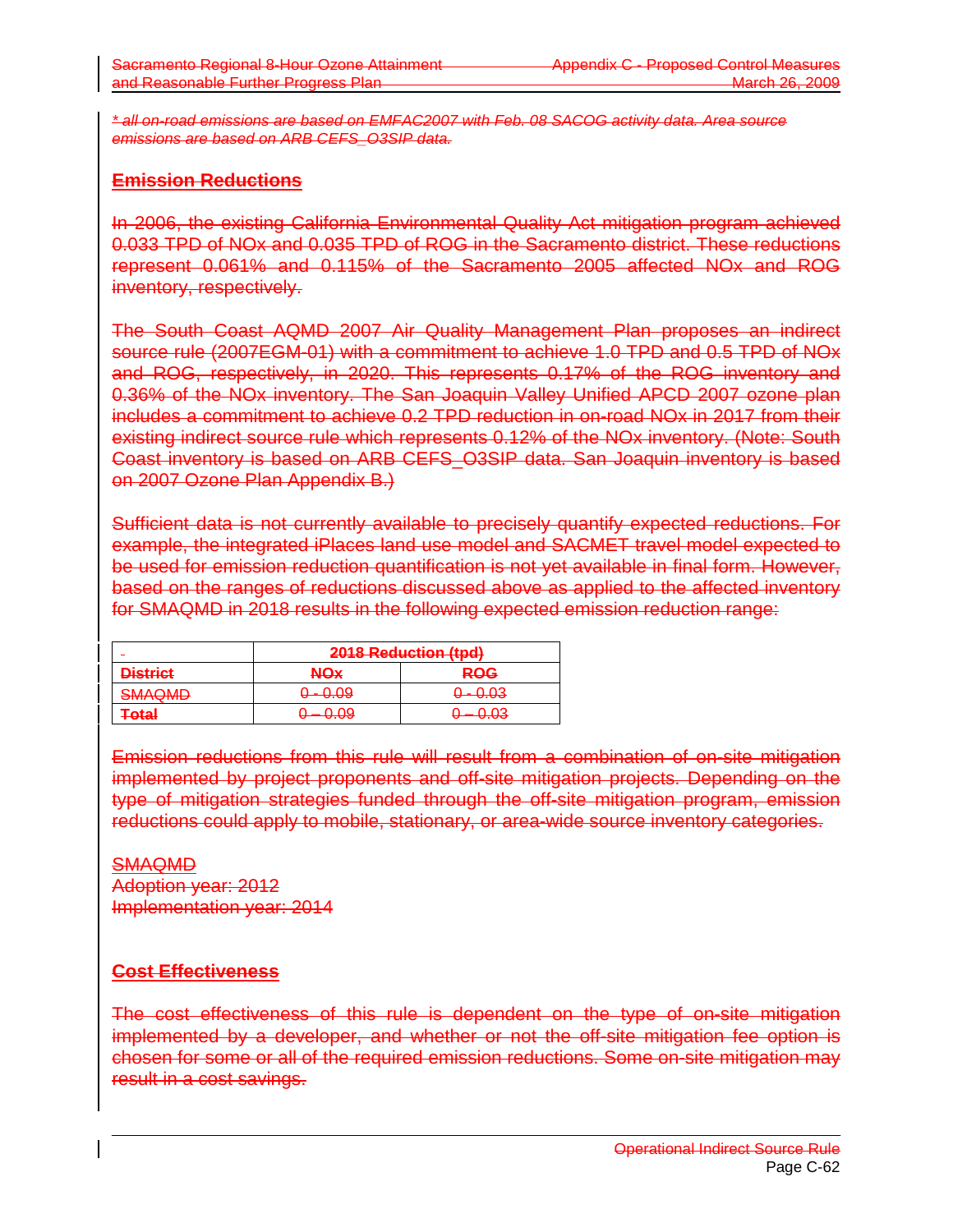# **Authority and Resources**

The districts are authorized to adopt and implement regulations to reduce or mitigate emissions from indirect and area-wide sources of air pollution by Health and Safety Code Section 40716. In addition, SMAQMD is specifically authorized to adopt indirect or area-wide source regulations by Health and Safety Code Section 41013.

Districts are authorized to recover costs associated with regulation of area-wide and indirect sources by Health and Safety Code Section 42311(g).

## **Implementation**

This control measure will be implemented by SMAQMD.